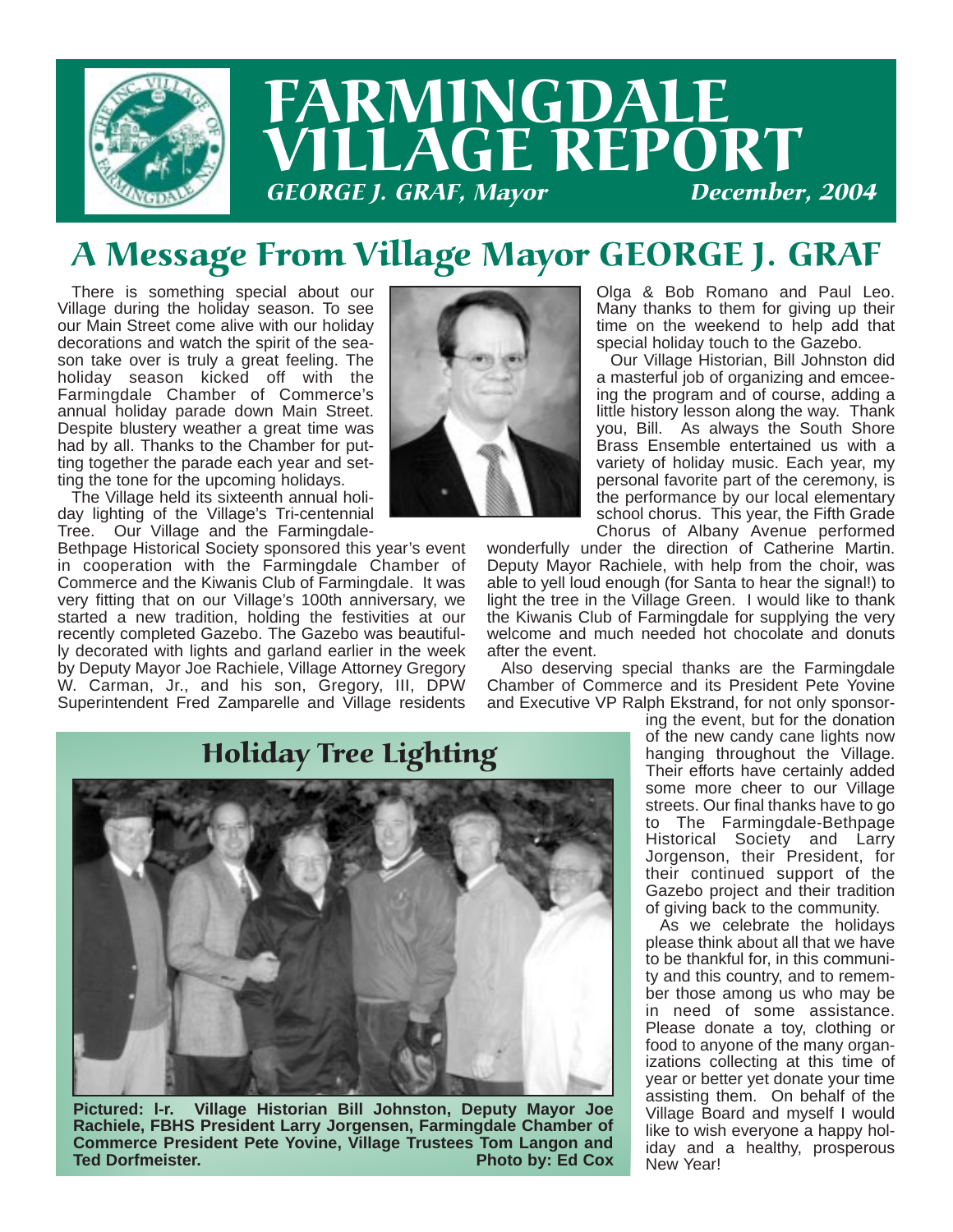## Farmingdale Residents Decorate Village Gazebo



**Farmingdale Residents (l-r) Bob Romano, Village Attorney Greg Carman Jr, Gregory Carman, III, Village of Farmingdale Department of Public Works Superintendent Fred Zamparelle, Farmingdale Village Deputy Mayor Joe Rachiele and Paul Leo (missing from photo) volunteered their time to decorate the new gazebo for the recently held Holiday Tree Lighting Ceremony. Their efforts added that special holiday touch to the gazebo.**

## Village Honors Olga and Bob Romano



**Farmingdale Village Residents Olga and Bob Romano received proclamations from Village of Farmingdale Mayor George Graf at the November Village Board Meeting. The Romano's have worked tirelessly on the gazebo and the Columbus Day Fair projects. According to Village Mayor George Graf, "Bob and Olga give unselfishly of themselves and never hesitate to assist our committees in any way. It was a distinct pleasure to present them their proclamations". Mayor Graf went on to say, "We need more residents like them to step forward and get involved with the things that really do make a difference in our Village".**

#### Village Presents Proclamations to Fire Commissioner Kelly and Chief Tortoso

The Mayor and the Village Board where on hand at the Farmingdale Fire Departments Inspection dinner to present proclamations to many of the departments members for their years of service to the community.



**Mayor Graf is shown here presenting Mike Kelly a proclamation for his service as a Board of Fire Commissioner, Village Trustee and for volunteering his time and expertise in providing electrical service to the new Gazebo.**



**Farmingdale Fire Department Chief Rich Tortoso is shown being congratulated by Mayor Graf upon receiving a proclamation for his dedication and service to the Village as Fire Department Chief and in recognition of his handling of the difficult Secatogue Avenue Apartment evacuation.**

## Let It Snow

Please remember that Village law requires that residents must remove parked cars from the street for a minimum of 18 hours after a snowfall of two or more inches. Try to arrange with your neighbors to make use of their driveways that are not being utilized. This will ensure that the DPW staff can



quickly clear the roadways and facilitate safe traveling throughout the Village. Violators are subject to a \$100 fine. Residents are also responsible for keeping their driveways and sidewalks that surround their homes snow, ice and debris free. Please clear any fire hydrants by your home and do not blow or shovel snow from driveways or sidewalks into the street. If you have elderly or special need neighbors, please check on them to see if they need any assistance.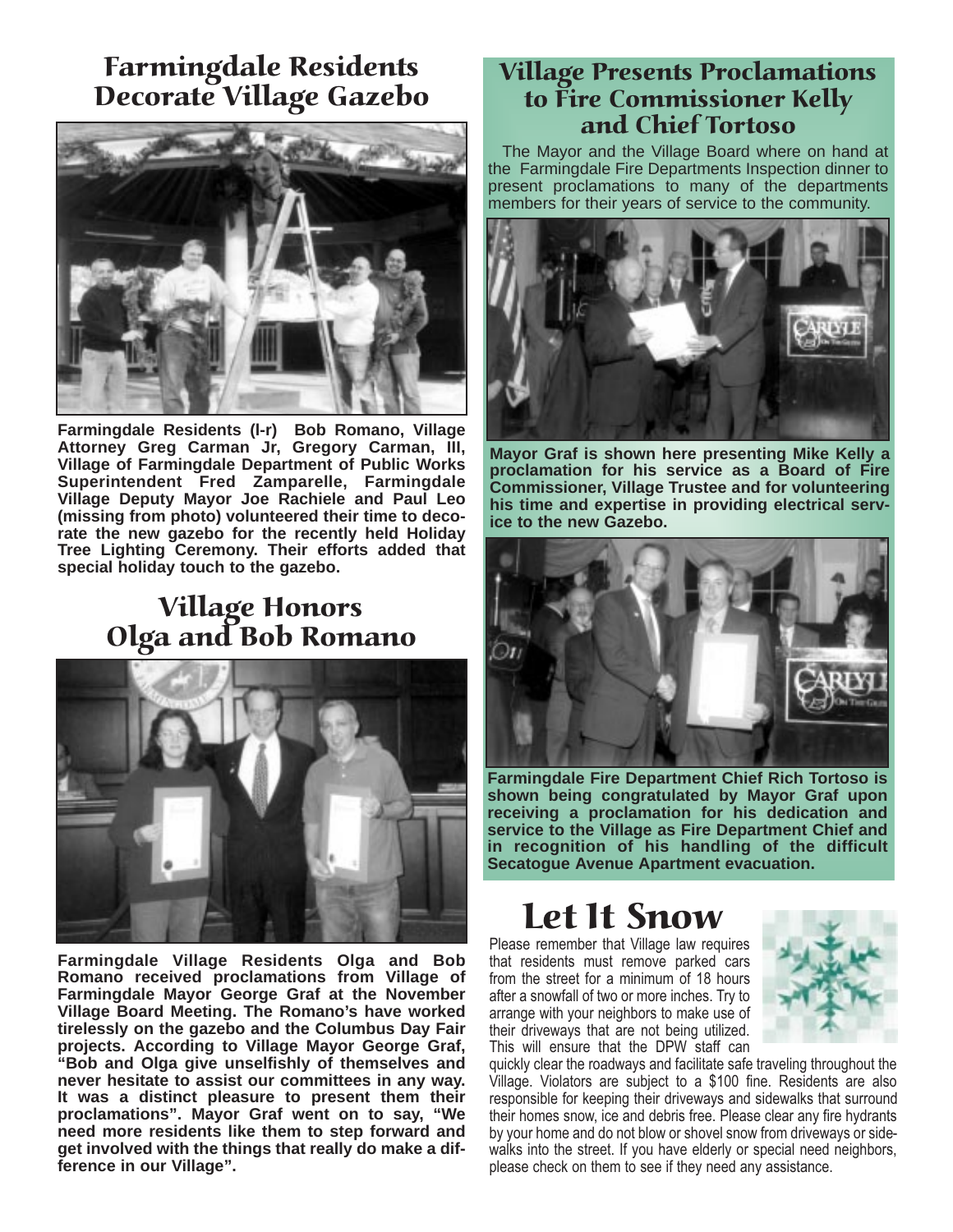### Fulton Street (Route 109) to get new planting boxes Van We Get Letters.....



**Village Mayor George Graf (right) Trustee Ted Dorfmeister, DPW Superintendent Fred Zamparelle and a DOT Supervisor inspect the new "brick" aprons along Fulton Street (Route 109).** 

The New York State Department of Transportation (NYSDOT) road contractors have been working on repaving and replacing the medians on Fulton Street. The end of the construction is in sight and we know the final result will have made the minor inconveniences worthwhile. The portion of Route 109 from Hempstead Turnpike East to the Suffolk County border, while in the Incorporated Village, is a State road and its maintenance falls upon the NYS DOT. The original plans had called for the grass medians to be replaced with the current "fake brick" concrete that many sections of Hempstead Turnpike currently have. Many village residents have contacted us voicing their concern and displeasure over the concrete medians. We are pleased to announce that due to the diligent and tireless work of Fred Zamparelle, our Department of Public Works Superintendent, a good portion of the medians will now have planting beds instead of the concrete. Mr. Zamparelle met with the NYSDOT officials and asked them to consider the Villages concerns. The State agreed to put in the planting boxes in the sections where they will not interfere with sight visibility, turning lanes or future roadway plans. The new planting boxes will be landscaped similar to the areas on Hempstead Turnpike (by Sarant Cadillac). This is all being done at no cost to the village. The NYSDOT will also be responsible for their maintenance. In the future, with the assistance from our Beautification Committee, we hope to plant perennial bulbs in these areas.

Mr. Zamparelle, also asked the NYSDOT, if it was possible, since their contractors were already working on Route 109, to resurface Staples Street. They reviewed the request and agreed to redo Staples Street from the Village line to route 109. This was done at a substantial cost savings to the Village.

It's this type of creative initiative that members of your Village government are performing to continually assure that our Village is a better place to live work and play.



#### **A Note Of Thanks**

On Wednesday evening, December 1, the Village conducted the sixteenth annual holiday lighting of the tricentennial tree, a tradition which grew out of the Tricentennial of Settlement observance.

This year's program took place at the new gazebo on the Village Green. This was especially appropriate in view of the 100th anniversary commemoration of the Village's incorporation this year.

As coordinator of this event, I would like to thank the many individuals and groups, which made this joyous ceremony possible despite the blustery evening.

• Deputy Mayor Joe Rachiele for his special role in lighting the tree.

• Fred Zamparelle, DPW Superintendent and his crew; their role was critical to the program! The tree and the gazebo are beautifully decorated for the season.

• John Giordano, Village Clerk/Treasurer and the Village Hall office staff for their help.

• Dr. Roberta Gerold, Superintendent of the Farmingdale Public Schools, Director of Fine Arts Rita Padden, Catherine Martin, Choral Director at Alabany Avenue School, the talented youngsters of her chorus, and Mi Hee Hwang, their accompanist; Barbara Pandolfo, Director of the library/audio-visual service, and Jeffrey Pritzker, District A-V Technician who set up and manned the excellent public address system, another vital role!

• The Farmingdale-Bethpage Historical Society for funding the publicity ads and fliers.

• The Farmingdale Chamber of Commerce for presenting the South Shore Brass Ensemble again, a holiday gift to the community for all 16 years of the event. This ensemble always adds a special sparkle.

• The Kiwanis Club of Farmingdale for providing refreshments as they have for so many years in the past. This was a most welcome service on a cold windy night!

• And the throng of local residents who came out for this brief but joyous occasion at the beginning of a special time of year for all. Again, many thanks to all who made it possible. Happy Holidays!

Bill Johnston Historian, Village of Farmingdale

November 5, 2004

#### Dear Mayor Graf,

I have lived in Farmingdale for the past thirteen years. I cannot tell you how pleased  $J$ am since you took office. It is a pleasure to read the Farmingdale Village Report and see the positive changes that have taken place in the community. As  $\mathcal I$  walk in town  $\mathcal I$  can see the programs first hand.

Thank you for you and your staff efforts in taking on such a monumental challenge.  $J$ thank you for caring about our community.

> Sincerely yours, Robert *J.* Esposito Farmingdale, NY